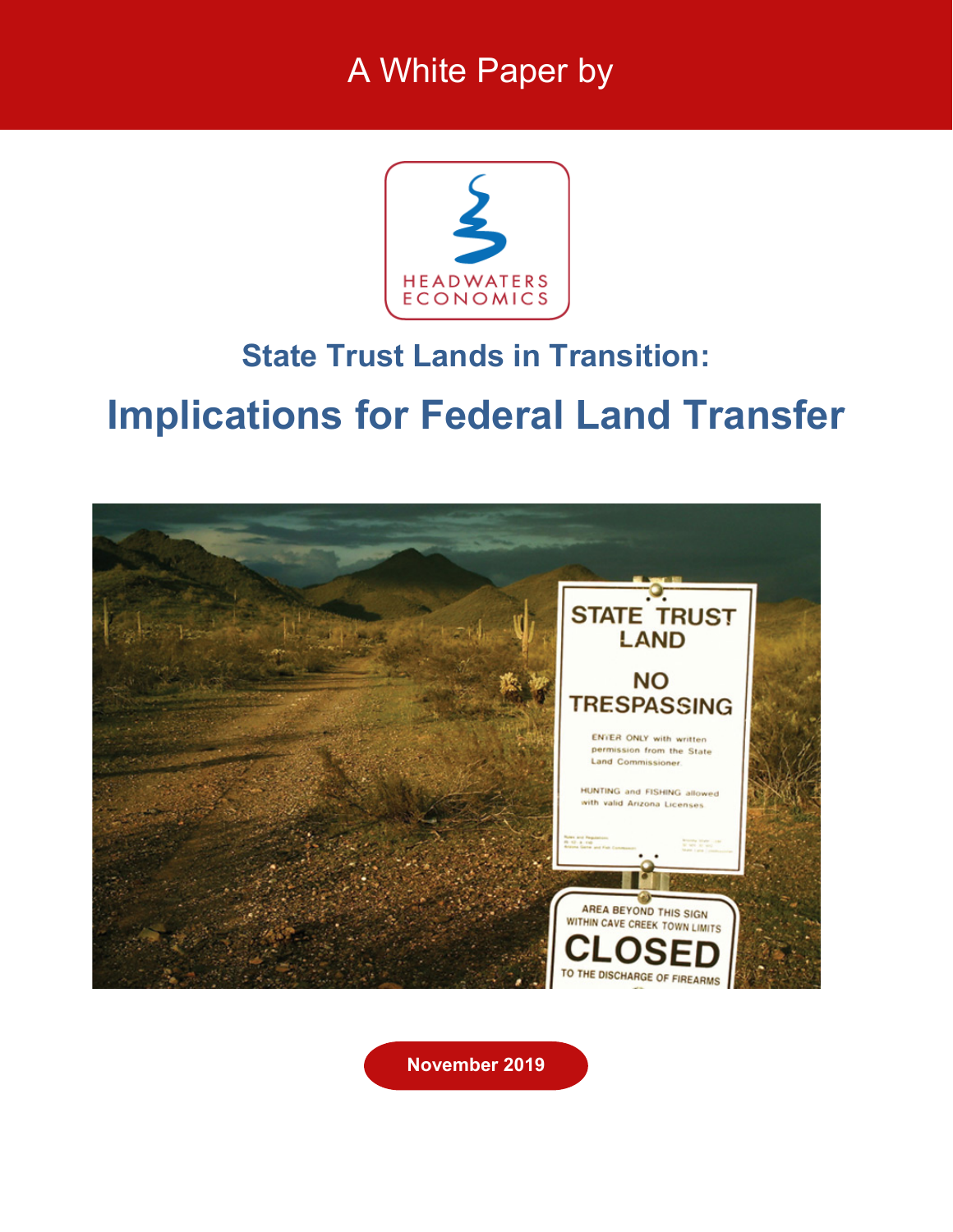### **State Trust Lands in Transition: Implications for Federal Land Transfer**

November 2019

PUBLISHED ONLINE: <https://headwaterseconomics.org/topic/public-lands/state-trust-lands-federal-transfer>

#### **ABOUT HEADWATERS ECONOMICS**

Headwaters Economics is an independent, nonprofit research group whose mission is to improve community development and land management decisions.

#### **AUTHORS**

**Mark Haggerty**, Researcher and Policy Analyst

**Chelsea Liddell**, 2019 Public Lands Fellow

#### **CONTACT INFORMATION**

Mark Haggerty | [mark@headwaterseconomics.org](mailto:mark@headwaterseconomics.org) | 406-570-5626



P.O. Box 7059 Bozeman, MT 59771 [https://headwaterseconomics.org](https://headwaterseconomics.org/)

Cover Photo: Tom Lane – [High Country News](https://www.hcn.org/issues/43.10/states-work-conservation-into-trust-lands-management)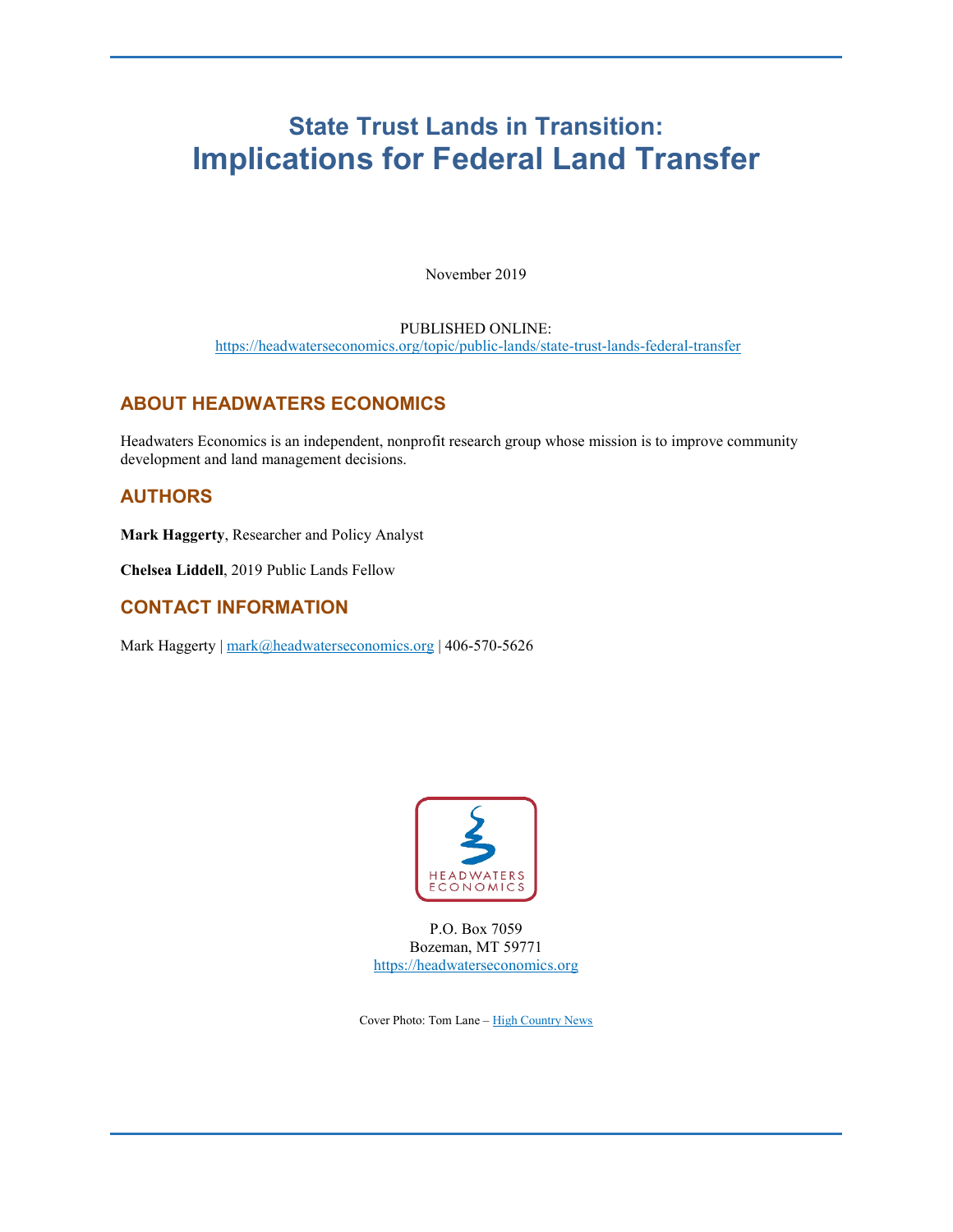#### **INTRODUCTION**

<span id="page-2-3"></span><span id="page-2-2"></span><span id="page-2-0"></span>Several western states and local governments have argued that federal lands could better generate economic and fiscal benefits if they were managed by states. Idaho,<sup>[1](#page-7-0)</sup> Montana,<sup>[2](#page-7-1)</sup> Nevada,<sup>[3](#page-7-2)</sup> Utah,<sup>[4](#page-7-3)</sup> and Wyoming<sup>[5](#page-7-4)</sup> have each passed legislation that either requires federal transfer or requires an analysis of potential effects of federal transfer.

<span id="page-2-1"></span>Some states have indicated that they would manage some or all transferred federal lands as trust lands.<sup>[6](#page-8-0)</sup> Others have suggested alternative options, including selling lands or managing transferred lands for multiple uses.<sup>1, [6,](#page-2-1) [7](#page-8-1)</sup>

In this report we assess the implications of transferring federal land for states to manage as trust land. We use the state trust model as a basis for our assessment because arguments for federal transfer are typically justified by pointing to the state trust lands as superior at generating net revenue, and because most state lands in the West are trust lands.

While transferring federal lands to state trust management would result in more gross revenue, we find three other major implications: land would be managed exclusively for revenue maximization, states would face new and increased expenses, and state and local economies would become more specialized and volatile.

#### **IMPLICATIONS OF FEDERAL LAND TRANSFER IF TRANSFERRED LANDS WERE MANAGED AS STATE TRUST LANDS**

State trust land ownership is extensive (one in every 20 acres of the West<sup>[8](#page-8-2)</sup>) and has a long history. Trust lands were granted to states as they entered the Union with a unique fiduciary trust obligation to generate revenue for a beneficiary, primarily public schools, and to protect the value of granted lands in perpetuity.

The trust lands' unique obligation differs from the management mandate of federal lands, which are managed for multiple uses and multiple benefits. This white paper offers insight into how federal lands would be managed if they were managed as state trust lands. This paper is Part Four in a series assessing the state trust land model. Additional reports in the series can be found here: [https://headwaterseconomics.org/topic/public-lands/state-trust-lands-model.](https://headwaterseconomics.org/topic/public-lands/state-trust-lands-model)

#### **1. Land management would change based on states' revenue maximization mandate.**

State trust lands have a unique fiduciary trust responsibility to maximize revenue for a public beneficiary, primarily public schools. Trust land managers generally seek to meet this fiduciary trust obligation by leasing trust lands for commercial activities. The leasing model creates a quasi-property right to leased lands—the lessee can exclude other users and uses from leased land and retains all the profits after paying a fee and/or royalty to the trust. Trust land managers attempt to secure maximum revenue by ensuring leases are sold in competitive auctions and that fees and royalties are set at market rates.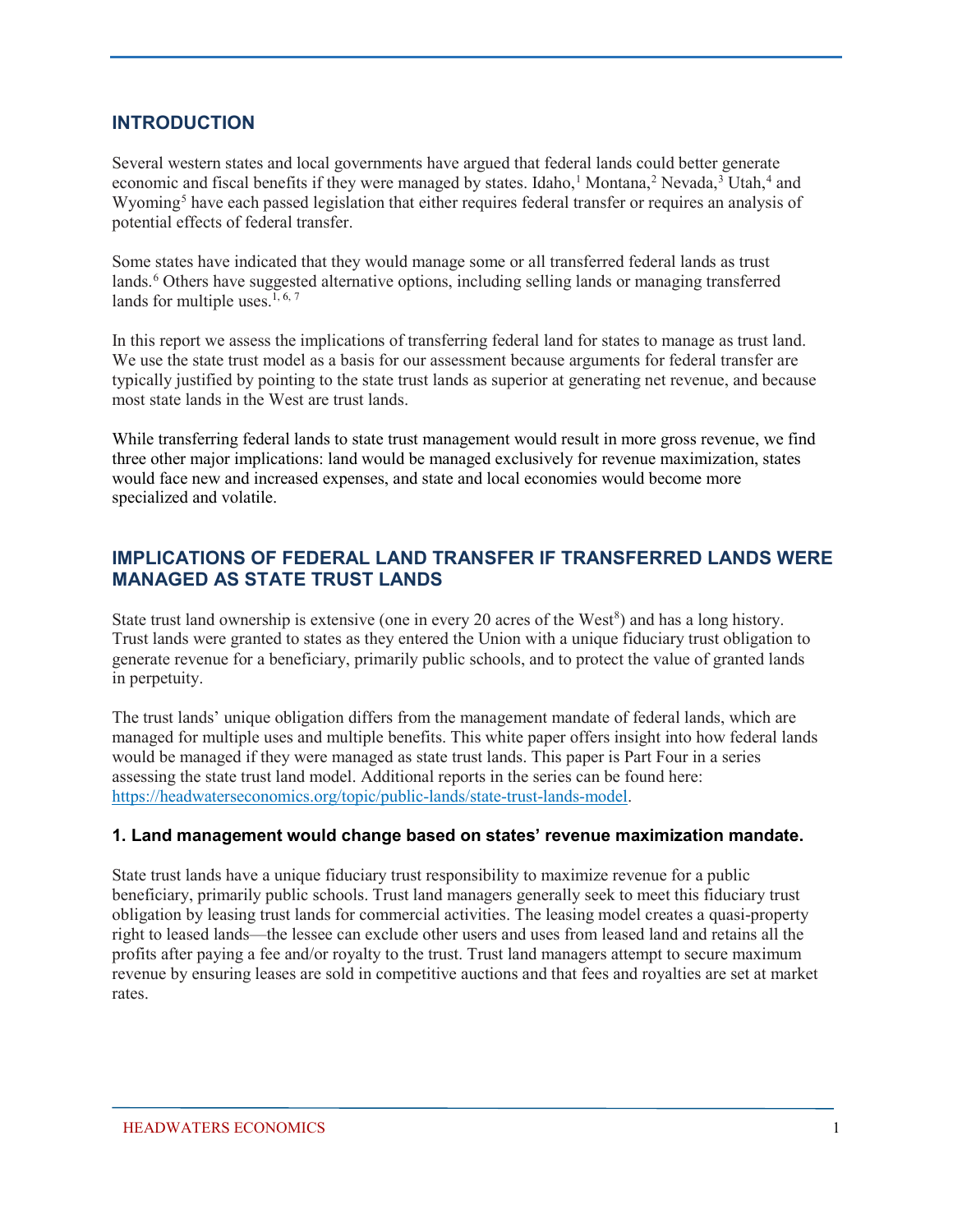This stands in contrast to the multi-use, multiple-value management of federal lands. Federal land users would therefore see significant changes if federal lands were to be managed by states as trust lands.

#### States would increase gross revenue by raising royalties and fees for existing uses.

In general, states generate more revenue from commercial activities than federal agencies because states charge higher royalty rates and leasing fees compared to federal leases. For example, oil and gas royalty rates on state trust lands range from 16.67% to 25%, which is between a third to twice as high as the comparable federal onshore royalty rate, which is set at a maximum of 12.5%.<sup>[9](#page-8-3)</sup>

Grazing fees can be orders of magnitude higher on trust lands. For example, the Bureau of Land Management and U.S. Forest Service grazing fee is determined by formula and was set nationally at \$1.35 per Animal Unit Month (AUM) in 2019.<sup>[10](#page-8-4)</sup> The fee does not consider the cost of administering the grazing program (because the federal agencies are not required to generate positive net revenue), nor does it consider the quality of forage or commodity prices. Grazing fees on state trust lands range from \$2.76 per AUM in Arizona<sup>[11](#page-8-5)</sup> to \$65-\$100 per AUM in Texas.<sup>[12](#page-8-6)</sup>

#### States would increase gross revenue by more aggressively managing and developing lands.

Trust land managers generally meet the revenue maximization principle by ensuring trust lands are leased in competitive sales. States would therefore offer transferred lands for competitive bidding, opening lands for more intensive extractive uses, including grazing, agriculture, timber, mining, and fossil fuel extraction. Additionally, trust lands, unlike federal lands, often are leased for residential, commercial, and industrial land uses near existing communities. If the residential, commercial, or industrial values of transferred lands exceed their natural resource leasing value, the trust mandate will require that they be developed to generate maximum revenue.

#### States may sell trust lands to earn higher returns in financial markets.

The state trust model requires that the value of the trust land endowment be retained in perpetuity.<sup>[13](#page-8-7)</sup> When states sell trust lands and nonrenewable resources (oil, gas, and minerals, for example), the income is transferred to a permanent fund, retaining the value of the "whole trust." The whole trust model allows states to continually reassess whether trust assets will generate more income as physical assets that are managed for renewable income or converted to a financial asset that has the potential to generate greater returns from financial markets. Where the financial returns from financial investments (in the stock market, for example) exceed the returns from renewable land management activities (such as grazing), states will have a strong incentive, under the whole trust model, to sell land and reinvest the proceeds into financial markets.

#### Public access would be curtailed.

Because state trust lands are managed to generate revenue for beneficiaries, public access is typically excluded unless users pay for access. For example, hunting on trust lands is generally limited in scope, and often facilitated by user fees or payments from state fish and game agencies.<sup>14</sup> In most states, public access, even with a fee, is generally only allowed on land that is not leased for another purpose or where that access does not reduce the value or impose new costs on the primary lessee. In contrast, access to federal public lands is generally allowed free of charge.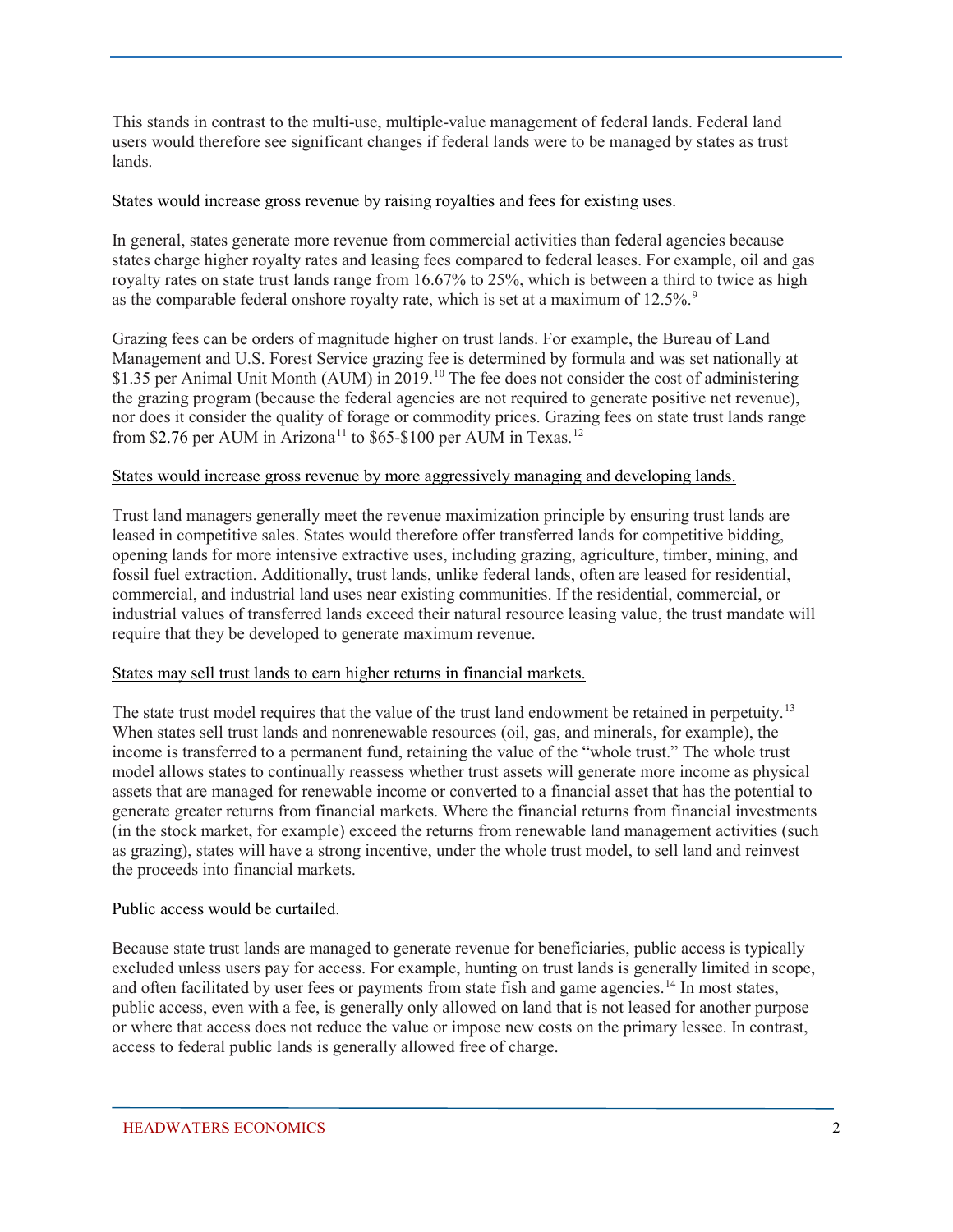Federal agencies also provide and maintain extensive infrastructure used for recreation, including roads, trails, campgrounds, parking areas, and signage. Since the cost of building and maintain this infrastructure often exceeds revenue derived from public access to state lands, trust land managers would have no incentive to maintain recreation infrastructure, manage user conflicts, or enforce regulations by restricting access.

#### Managing for conservation values would no longer be required.

Trust lands are not required to provide for wildlife habitat, aesthetic values, ecological functions (clean water, climate adaptation, wildfire), or for cultural and historic values. When protecting and managing for these public values reduces revenue or increases costs, trust land managers would have no incentive to manage for these values. Therefore, these potential benefits will not be provided unless special interests can secure them by outbidding commercial uses. However, cases where citizens have paid for conservation and other nonexcludable public values on state trust lands through the traditional leasing model are rare. In some states, conservation leases are prohibited because commercial interests have effectively lobbied to avoid competition.

#### **2. States would face increased expenses associated with transferred federal lands.**

The transfer of federal lands to states would impose new costs on states; it is unclear whether revenue from transferred lands would exceed new costs. These new costs include a number of new obligations for states, such as payments in lieu of taxes to communities, which is currently paid for by the federal government. States also spend taxpayer money on stewardship and services that protect resources and public values, such as fire suppression and collaborative grazing research and management. Transferred lands would increase these costs, too.

#### Continuing federal payments to state and local governments would increase taxpayer costs for transferred federal lands.

The federal government appropriates funding to state and local governments as compensation for the non-taxable status of federal public lands through Payments in Lieu of Taxes (PILT), the Secure Rural Schools and Community Self-Determination Act (SRS), U.S. Fish and Wildlife Service Refuge Revenue Sharing payments, and other programs. Several states have indicated that they would assume the cost of continuing these federal, congressionally appropriated land payments so that state and local government budgets do not decline if federal lands are transferred to states. Doing so would cost western states about half a billion dollars annually that would be paid by state taxpayers under the current trust model. (Several states and the federal government make PILT payments from appropriations, not from gross receipts from public lands.) Federal PILT payments for the 11 western states totaled \$395 million for FY 2019<sup>[15](#page-8-9)</sup> and other federally appropriated payments totaled more than \$200 million,<sup>[16](#page-8-10)</sup> the majority going to the West.

#### State expenditures on land management would increase.

Some state trust land management responsibilities and associated expenses fall to state agencies other than the trust land management agency. For example, wildfire suppression, rangeland monitoring and improvements, oil and gas permitting and regulation, and environmental planning and compliance costs are often provided by other state agencies and are uncompensated by the trust. If transferred lands were managed as state trust lands, these services would be required for a vastly increased land area. This means costs to state taxpayers would increase.[17](#page-8-11)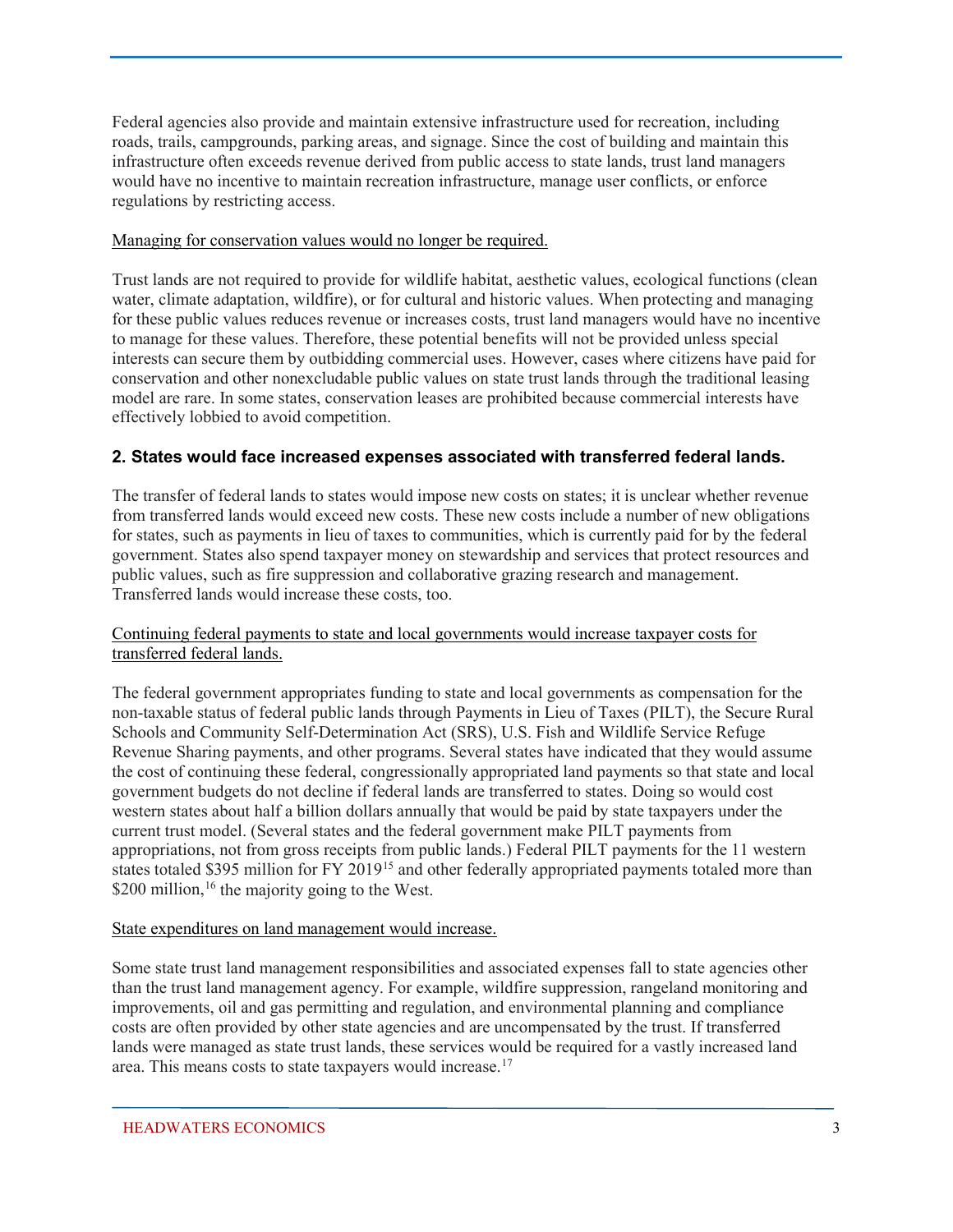#### Provision of public values provided by ecosystem services on federal public lands would be shifted to communities and taxpayers.

Federal lands are managed to provide a variety of ecosystem services (such as clean water) that would be compromised on state lands that are managed strictly for revenue maximization. State and local governments would have to provide these services via other means —for example, by treating municipal water more intensively due to reduced water quality from transferred lands.

#### State governments may have to increase spending to provide for public values that are not provided via the state trust model.

We have described how—under the state trust model—states would no longer have to manage for public land values such as recreational access, aesthetic beauty, biodiversity, and cultural uses. This is a strict interpretation of the state lands mandate. However, our research has shown that in a changing economy and political environment, shifting public demands have moved some state governments to purchase, subsidize, or regulate for public values on trust lands, often using state taxpayer dollars to do so.<sup>[18](#page-8-12)</sup> If demands for states to manage for public values on transferred lands are loud enough, states will be compelled to assume additional expenses for this management on a vastly expanded land base.

#### **3. Economies could become more specialized and volatile.**

As the economy of the West continues to change, rural communities have struggled to compete for jobs in growing industries (high tech, medicine, engineering, etc.) and as a result have become more dependent on employment and revenue from traditional land uses such as agriculture, timber, mining, and fossil fuel extraction. Dependence on these activities has narrowed and specialized some rural economies, making them less resilient and more exposed to boom-and-bust market dynamics.

#### Economies would become more volatile.

Transfer of federal lands to states would result in increased levels of resource extraction. As a result, a greater share of the state or local economy will depend on industries like timber, mining, and fossil fuel extraction. The economy of western states would be less diversified and more dependent on volatile commodity prices.

Employment in extractive industries would increase but will not return to historic levels, even if the volume of timber and coal return to peak levels. This is largely because many fewer workers are required to produce the same volume and value of resources today. Mill consolidation and automation in logging and wood products manufacturing, for example, was responsible for the majority of job losses in the Pacific Northwest between [19](#page-8-13)90 and 2010.<sup>19</sup> Employment associated within extractive industries also remains volatile and exposed to risk from markets and policies outside the control of state and local governments.

#### Federal land transfer would increase state and local government dependence on renewable natural resource revenue.

State, local, and school district budgets will face pressure or may be obligated by state law to use new revenue from transferred lands to lower existing taxes, increase spending, or both. In the first instance, some state constitutions (for example, Colorado, Idaho, and Oregon) specify that when local or state government revenues rise, tax rates must decrease to maintain similar spending levels. [20](#page-8-14) As a result, as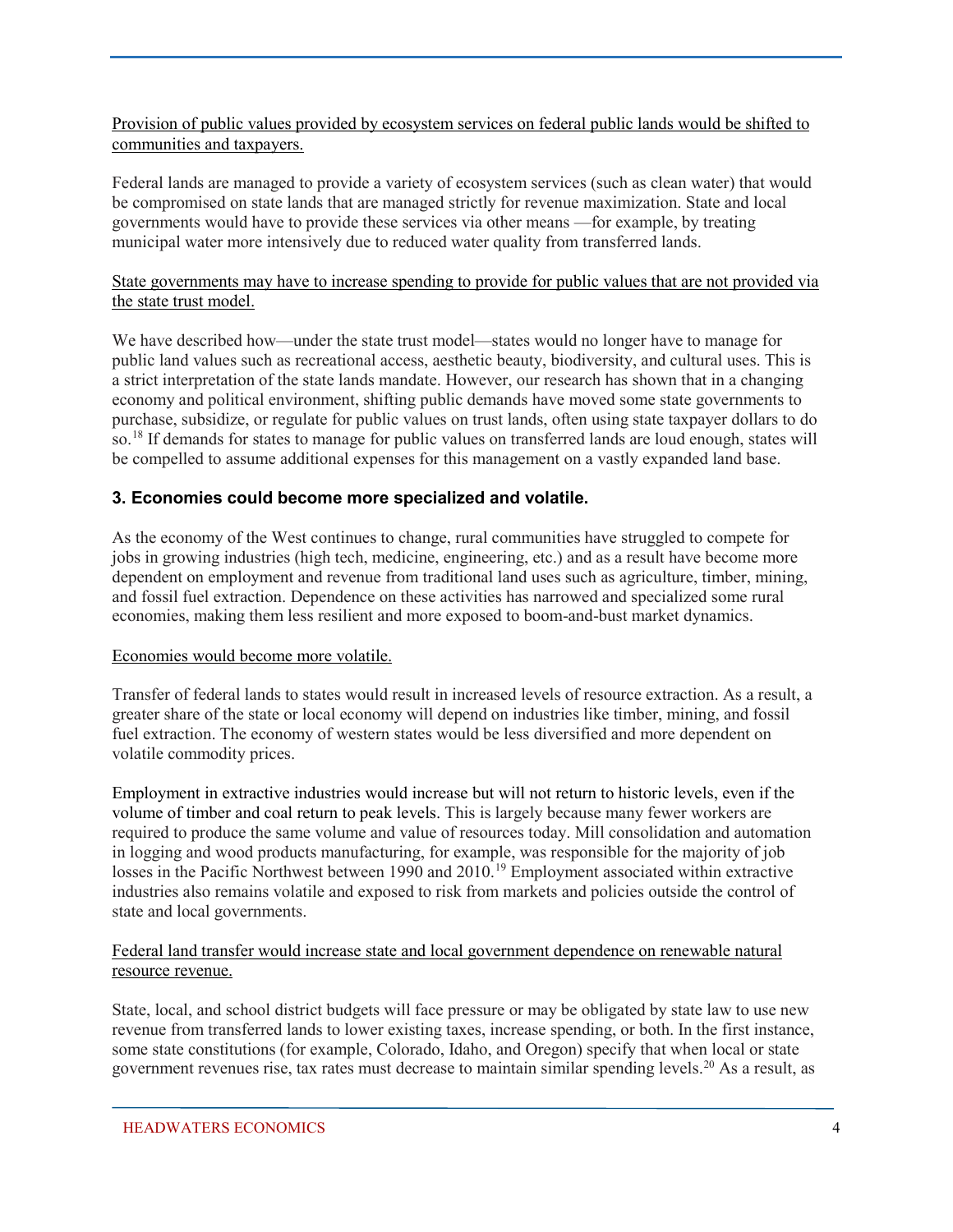we have seen in southern Oregon, when natural resource revenue declines, tax revenue is no longer able to support libraries, public safety, and other social services. In other cases, where governments can capture windfall revenue from natural resources, they are typically required to balance budgets annually and are precluded from saving. In this case, spending increases during booms but must be cut during busts. These fiscal dynamics can erode government services over time and make it difficult to attract new businesses to diversify the local economy. In the end, the community becomes even more dependent on revenues from resource extraction over time.<sup>[21](#page-8-15)</sup>

There already exists political pressure to sell state land and exploit nonrenewable resources as quickly as possible to meet current spending needs and lower taxes. If transfer of federal lands to states increases dependence on natural resource revenue, this pressure may intensify, particularly during times when state and local governments face budget gaps or when policy changes at the federal or state level limit natural resources revenue. For example, federal climate policy that restricts oil, natural gas, and coal extraction would have a larger impact on state and local budgets. States may therefore sell lands to fill budget gaps or oppose federal climate policy to protect resource revenue.

#### The whole trust model would increase savings, stabilizing school budgets and benefiting future beneficiaries.

Currently, all income earned from nonrenewable resource extraction on federal lands is spent annually. Half of this income is distributed by the federal government to states and local governments. The other half is deposited in the federal Treasury and spent on several required and discretionary uses each year.<sup>[22](#page-8-16)</sup> In contrast, in the state trust model, all nonrenewable revenue from resource extraction and land sales would be transferred to a permanent fund, whose purpose is to maintain the revenue-generating value of the whole trust in perpetuity. Transfer of federal lands to the states would dramatically increase the size of state permanent funds, providing trust beneficiaries with a perpetual, reliable source of annual revenue.

Our research shows, however, that states already face intense political pressure to spend—not save—this income from nonrenewable resource extraction. Some are spending their permanent funds to pay for services and avoid taxes. Others are spending nonrenewable revenue on current needs instead of investing it in permanent funds. The additional costs of managing an increased land base, documented above, would further increase this pressure to spend nonrenewable resource income. For example, a study of the potential land transfer in Utah showed that the state would be unable to fund the management of transferred lands without spending nonrenewable resource income annually.[23](#page-8-17) In other words, Utah would have to divert income from transferred federal lands away from the permanent trust in order to pay for the increased costs of managing these lands.

#### The economic benefits of public lands would narrow.

In general, states are not requesting a transfer of national parks.<sup>1, [3,](#page-2-2) [4](#page-2-3)</sup> But there are other protected and multiple-use federal public lands (such as wilderness and national monuments) that are associated with a wider set of economic benefits than the narrowly prescribed benefits from resource extraction on state lands.<sup>[24](#page-8-18)</sup> These lands provide a high quality of life and opportunities for hunting, hiking, fishing, bird watching, river running, food gathering, and other nonmarket activities. By providing for fewer of these values, the economic benefits of transferred lands will narrow.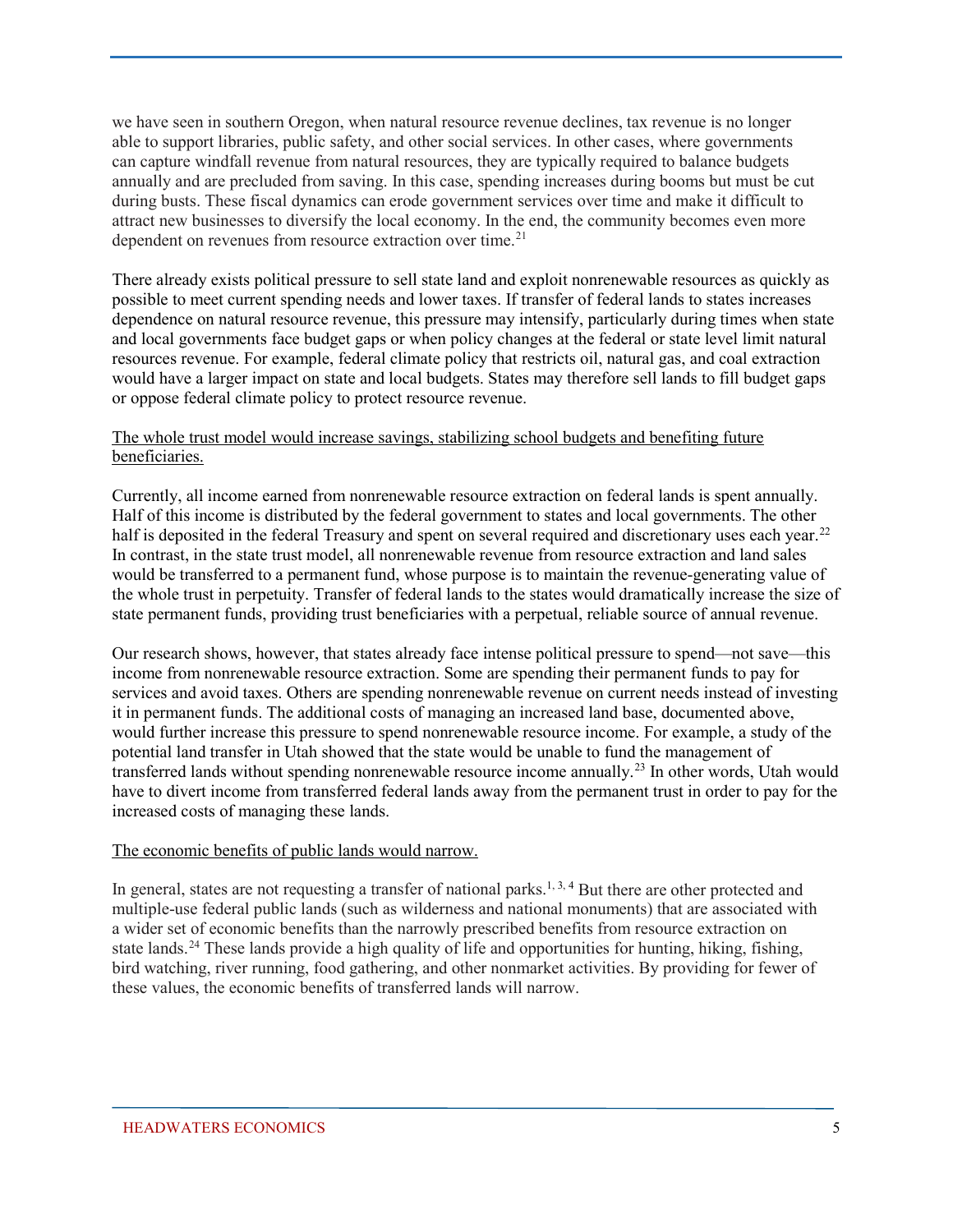#### **CONCLUSIONS**

Federal public lands and state trust lands are managed under very different legal and regulatory regimes. If federal lands were transferred to states and managed as state trust lands, land management priorities, state budgets, and state economies would see significant changes.

A transfer of federal lands to states would generate more gross revenue from commercial uses, in part because current lessees would be expected to pay higher fees and royalties and take on more land management responsibilities. Transferred lands would be leased more aggressively, and some would be developed or sold for residential and commercial uses. Permanent savings of nonrenewable revenue from resource extraction and land sales would increase. Public users of federal lands would expect to face new restrictions and new fees after lands were transferred to states. And lands would no longer be managed for conservation or non-revenue-generating ecosystem services.

States would face increased costs. They would be expected to continue payments to local governments such as SRS and PILT, which total more than half a billion dollars per year. They would also have to pay for land management activities such as wildfire suppression, which costs more than \$3 billion per year. States and communities should expect increased costs of providing for infrastructure and services because of diminished ecosystem services. States may also find it increasingly difficult to manage transferred lands narrowly to maximize revenue. Trust lands already face pressure to not maximize revenue and instead use state taxpayer dollars to provide the public with values not available in the marketplace, such as access for recreation, undeveloped open spaces, cultural values, clean water, and wildlife habitat.

Finally, transferring federal lands to states would have consequences for state and rural economies and for society. Transferred lands would generate relatively more income from commercial uses, and resource-dependent communities may expect gains in employment in non-services sectors but declines in tourism, recreation, and services-related occupations. Increased dependence on resource extraction would also expose communities to greater risks associated with boom-and-bust commodity markets and to policies outside of local control. Rather than solve challenges faced by resource-dependent communities, federal land transfer may exacerbate them.

In summary, the notion of transferring federal lands to be managed by states as state trust lands is, on the surface, about increasing gross revenues to states. Upon closer inspection, as shown in this paper and the other three papers in our series on state lands, transferring federal lands to states would have significant negative unintended consequences for state economies, budgets, and public values.

#### **ENDNOTES**

 $\overline{a}$ 

<span id="page-7-1"></span><span id="page-7-0"></span><sup>&</sup>lt;sup>1</sup> LegiScan. 2013. Idaho House Concurrent Resolution 22. [https://legiscan.com/ID/text/HCR022/2013.](https://legiscan.com/ID/text/HCR022/2013)<br><sup>2</sup> LegiScan. 2013. Montana Senate Joint Resolution 15[. https://legiscan.com/MT/bill/SJ15/2013.](https://legiscan.com/MT/bill/SJ15/2013)<br><sup>3</sup> TrackBill. 2015. Nevad

<span id="page-7-2"></span>[urges-congress-to-enact-legislation-transferring-title-to-certain-public-lands-to-the-state-of-nevada-in-accordance](https://trackbill.com/bill/nevada-senate-joint-resolution-1-urges-congress-to-enact-legislation-transferring-title-to-certain-public-lands-to-the-state-of-nevada-in-accordance-with-the-report-prepared-by-the-nevada-land-management-task-force-bdr-r-451/737082/)[with-the-report-prepared-by-the-nevada-land-management-task-force-bdr-r-451/737082/.](https://trackbill.com/bill/nevada-senate-joint-resolution-1-urges-congress-to-enact-legislation-transferring-title-to-certain-public-lands-to-the-state-of-nevada-in-accordance-with-the-report-prepared-by-the-nevada-land-management-task-force-bdr-r-451/737082/)<br><sup>4</sup> LegiScan. 2012. Utah House Bill 148. https://legiscan.com/UT/bill/HB0148/2012.

<span id="page-7-3"></span>

<span id="page-7-4"></span><sup>&</sup>lt;sup>5</sup> LegiScan. 2015. Wyoming Senate Bill 56[. https://legiscan.com/WY/text/SF0056/2015.](https://legiscan.com/WY/text/SF0056/2015)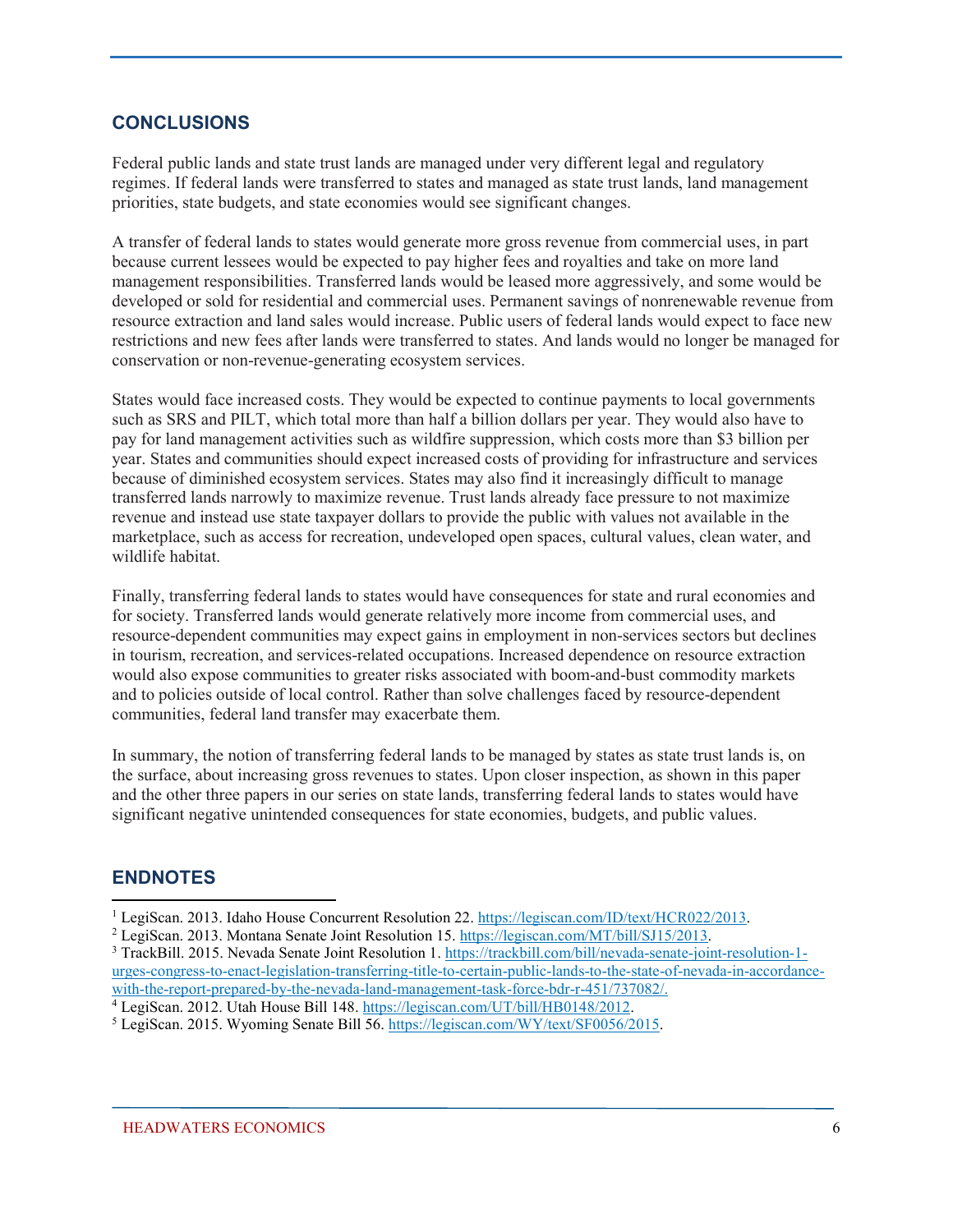<span id="page-8-0"></span> 6 Nevada Land Management Task Force. 2014. *A Report of the Nevada Land Management Task Force to the Nevada Interim Legislative Committee on Public Lands: Congressional Transfer of Public Lands to the State of Nevada*[. https://www.leg.state.nv.us/interim/77th2013/committee/statcom/lands/other/1-august-](https://www.leg.state.nv.us/interim/77th2013/committee/statcom/lands/other/1-august-2014/71814finalnevadalandmanagementtaskforcereportreduced.pdf?rewrote=1)[2014/71814finalnevadalandmanagementtaskforcereportreduced.pdf?rewrote=1.](https://www.leg.state.nv.us/interim/77th2013/committee/statcom/lands/other/1-august-2014/71814finalnevadalandmanagementtaskforcereportreduced.pdf?rewrote=1)

<span id="page-8-1"></span><sup>7</sup> O'Laughlin, Jay. 2014. *Would a transfer of federal lands to the State of Idaho make or lose money?* Issue Brief No. 16. Moscow, ID: University of Idaho, College of Natural Resources[. https://www.uidaho.edu/-/media/UIdaho-](https://www.uidaho.edu/-/media/UIdaho-Responsive/Files/cnr/research/PAG/Issue/PAG-IB16-federal-land-transfer.pdf?la=en&hash=318F2081395D2D9DC1081F054D553BF86D1B9C9B)[Responsive/Files/cnr/research/PAG/Issue/PAG-IB16-federal-land-](https://www.uidaho.edu/-/media/UIdaho-Responsive/Files/cnr/research/PAG/Issue/PAG-IB16-federal-land-transfer.pdf?la=en&hash=318F2081395D2D9DC1081F054D553BF86D1B9C9B)

[transfer.pdf?la=en&hash=318F2081395D2D9DC1081F054D553BF86D1B9C9B.](https://www.uidaho.edu/-/media/UIdaho-Responsive/Files/cnr/research/PAG/Issue/PAG-IB16-federal-land-transfer.pdf?la=en&hash=318F2081395D2D9DC1081F054D553BF86D1B9C9B)

<span id="page-8-2"></span><sup>8</sup> U.S. Geological Survey, Gap Analysis Program. 2018. Protected Areas Database of the United States (PADUS) version 2.0 as reported in Headwaters Economics Economic Profile System Land Use Report, 2019. [https://headwaterseconomics.org/tools/economic-profile-system/.](https://headwaterseconomics.org/tools/economic-profile-system/)

<span id="page-8-3"></span><sup>9</sup> Center for American Progress. 2015. *A fair share: The case for updating oil and gas royalties on our public lands.* Washington, D.C[. http://www.westernpriorities.org/wp-content/uploads/2015/06/Royalties-Report\\_update.pdf.](http://www.westernpriorities.org/wp-content/uploads/2015/06/Royalties-Report_update.pdf)

<span id="page-8-4"></span><sup>10</sup> Bureau of Land Management. 2019. BLM and Forest Service Grazing Fees Lowered in 2019. [https://www.blm.gov/press-release/blm-and-forest-service-grazing-fees-lowered-2019.](https://www.blm.gov/press-release/blm-and-forest-service-grazing-fees-lowered-2019)

<span id="page-8-5"></span><sup>11</sup> Shuman, Mackenzie, et al. 2019. Arizona charges less than almost anyone else to graze cattle. Public schools miss out on the money. *AZ Central*. July 7[. https://www.azcentral.com/story/news/local/arizona-](https://www.azcentral.com/story/news/local/arizona-investigations/2019/07/07/cattle-grazing-arizona-public-school-education-funding-state-trust-land/1367665001/)

<span id="page-8-6"></span>[investigations/2019/07/07/cattle-grazing-arizona-public-school-education-funding-state-trust-land/1367665001/.](https://www.azcentral.com/story/news/local/arizona-investigations/2019/07/07/cattle-grazing-arizona-public-school-education-funding-state-trust-land/1367665001/) <sup>12</sup> Vincent, Carol H. 2019. *Grazing Fees: Overview and Issues*. Washington, DC: Congressional Research Service. [https://fas.org/sgp/crs/misc/RS21232.pdf.](https://fas.org/sgp/crs/misc/RS21232.pdf)

<span id="page-8-7"></span><sup>13</sup> Headwaters Economics. 2019. *State Trust Lands in Transition: States' Treatment of Permanent Funds*. Bozeman, MT. Published online: [https://headwaterseconomics.org/topic/public-lands/state-trust-lands-permanent-fund.](https://headwaterseconomics.org/topic/public-lands/state-trust-lands-permanent-fund)

<span id="page-8-8"></span><sup>14</sup> Headwaters Economics. 2019. *State Trust Lands in Transition: Challenges from New Uses and Demands*. Bozeman, MT. Published online: [https://headwaterseconomics.org/topic/public-lands/state-trust-lands-new](https://headwaterseconomics.org/topic/public-lands/state-trust-lands-new-demands)[demands.](https://headwaterseconomics.org/topic/public-lands/state-trust-lands-new-demands)

<span id="page-8-9"></span><sup>15</sup> U.S. Department of Interior. 2019. Payments in Lieu of Taxes, Payments to States. Washington, D.C. [https://www.doi.gov/pilt.](https://www.doi.gov/pilt)

<span id="page-8-10"></span><sup>16</sup> U.S. Department of Agriculture, Forest Service. 2018. Secure Rural Schools and Community Self-Determination Act, ASR 18-1, Secure Rural Schools Act Titles I, II and III Report[. https://www.fs.usda.gov/pts/.](https://www.fs.usda.gov/pts/)

<span id="page-8-11"></span><sup>17</sup> Headwaters Economics. 2019. *State Trust Lands in Transition: Challenges from New Uses and Demands.* Bozeman, MT. Published online: [https://headwaterseconomics.org/topic/public-lands/state-trust-lands-new](https://headwaterseconomics.org/topic/public-lands/state-trust-lands-new-demands)[demands.](https://headwaterseconomics.org/topic/public-lands/state-trust-lands-new-demands)

<span id="page-8-12"></span><sup>18</sup> Headwaters Economics. 2019. *State Trust Lands in Transition: Challenges from New Uses and Demands.*  Bozeman, MT. Published online: [https://headwaterseconomics.org/topic/public-lands/state-trust-lands-new](https://headwaterseconomics.org/topic/public-lands/state-trust-lands-new-demands)[demands.](https://headwaterseconomics.org/topic/public-lands/state-trust-lands-new-demands)

<span id="page-8-13"></span><sup>19</sup> Donoghue, E.M., and N.L. Sutton – Charnley S. et al. 2006. Chapter 2: Socioeconomic conditions and trends for communities in the Northwest Forest Plan Region, 1990 to 2000. USDA Forest Service-General Technical Report PNW-GTR-649, Vol. III. [https://www.arlis.org/docs/vol1/70082354/70082354v3ch2p7-12.pdf.](https://www.arlis.org/docs/vol1/70082354/70082354v3ch2p7-12.pdf)

<span id="page-8-14"></span><sup>20</sup> Staley, T. 2015. The effect of TELs on state revenue volatility: evidence from the American states. *Public Budgeting & Finance* 35(1): 29-48.

<span id="page-8-15"></span><sup>21</sup> Haggerty, M. 2018. Rethinking the Fiscal Relationship Between Public Lands and Public Land Counties: County Payments 4.0. *Humboldt Journal of Social Relations* 1(40): 116-136.

<span id="page-8-16"></span><sup>22</sup> U.S. Office of Natural Resources Revenue. 2019. Federal Disbursements by Recipient. Washington, D.C. [https://revenuedata.doi.gov/explore/#federal-disbursements.](https://revenuedata.doi.gov/explore/#federal-disbursements)

<span id="page-8-17"></span><sup>23</sup> Stambro, Jan Elise, John Downen, Michael Hogue, Levi Pace, Paul Jakus, and Therese Grijalva. November, 2014. *An Analysis of a Transfer of Federal Lands to the State of Utah*. Prepared for Public Lands Policy Coordination Office. Salt Lake City, UT.

<span id="page-8-18"></span><sup>24</sup> Headwaters Economics. 2019. People and Public Lands Essays. Bozeman, MT. [https://headwaterseconomics.org/public-lands/people-and-public-lands/.](https://headwaterseconomics.org/public-lands/people-and-public-lands/)